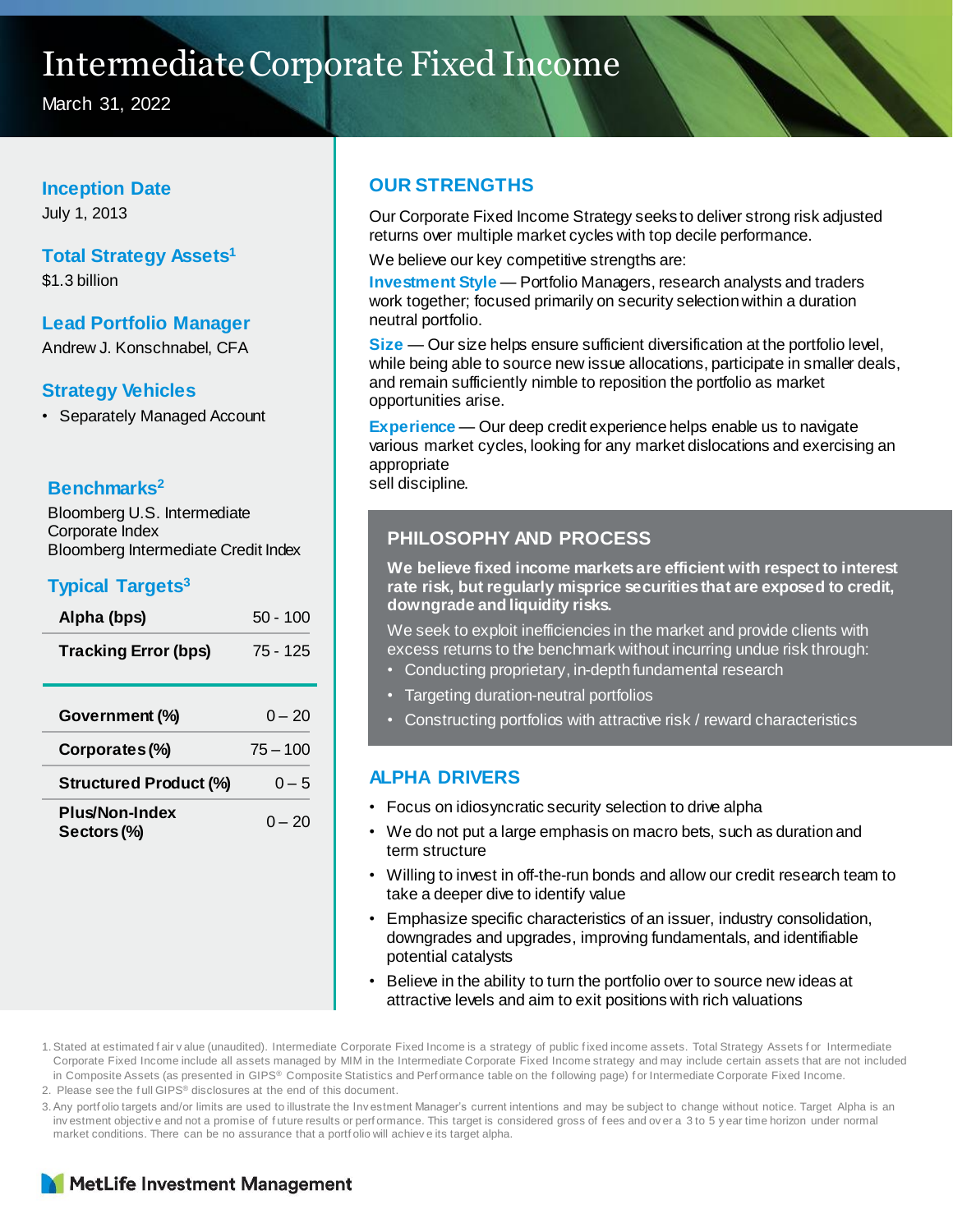## **COMPOSITE PERFORMANCE (%)<sup>1</sup>**

6











|                                             | <b>1Q22</b> | 1 Year  | 3 Years | 5 Years | <b>7 Years</b> | <b>Since</b><br><b>Inception</b> |
|---------------------------------------------|-------------|---------|---------|---------|----------------|----------------------------------|
| Int. Corporate FI (Gross of fees)           | $-5.28$     | $-3.39$ | 3.07    | 3.22    | 3.18           | 3.69                             |
| Int. Corporate FI (Net of fees)             | $-5.37$     | $-3.72$ | 2.71    | 2.86    | 2.82           | 3.33                             |
| Bloomberg U.S. Intermediate Corporate Index | $-5.25$     | $-4.10$ | 2.26    | 2.62    | 2.49           | 2.93                             |
| <b>Tracking Error</b>                       |             | 0.46    | 0.59    | 0.55    | 0.58           | 0.63                             |
| Information Ratio                           |             | 1.57    | 1.36    | 1.10    | 1.17           | 1.21                             |

## **5 YEAR TRAILING ALPHA & INFORMATION RATIO<sup>2</sup>**



- 1.Past perf ormance is not indicativ e of f uture results. Net of f ee returns ref lect the deduction of inv estment adv isory f ees and are calculated in the same manner as gross of fee returns. Net of fee returns are calculated using the highest fee rate disclosed in the Form ADV. Fees for separate accounts may be negotiable depending upon asset size and ty pe of account. For additional benchmark disclosure, please see the GIPS® disclosures at the end of this presentation. Tracking error is calculated by subtracting the return of a specified benchmark from the manager's return for each period and then calculating the standard deviation of those dif f erences. Information ratio is the return of the portf olio minus the return of the benchmark divided by tracking error.
- 2. The eVestment Universe ranking is calculated by eVestment using investment performance returns gross of fees and strategy descriptions self-reported by participating investment managers and are not are not verified or guaranteed by eVestment. eVestment defines each Universe and selects the participating managers for the Univ erse it determines have similar investment strategies. The Universe ranking uses gross performance as manager fees may vary so that returns will be reduced when advisory fees are deducted. Performance returns for periods greater than one y ear are annualized. Additional information regarding net performance rankings is av ailable upon request. The reports of the Universe percentile ranks were sourced on April 27, 2022, and represent 90% of the reported eVestment Corporate Fixed Income Univ erse as of that date. MIM has not v erif ied and cannot v erif y the inf ormation f rom outside sources. eVestment calculates Alpha by subtracting the return of a specified benchmark from the manager's return and Information Ratio by subtracting the return of the benchmark from the return of the portf olio div ided by tracking error.

## **MetLife Investment Management**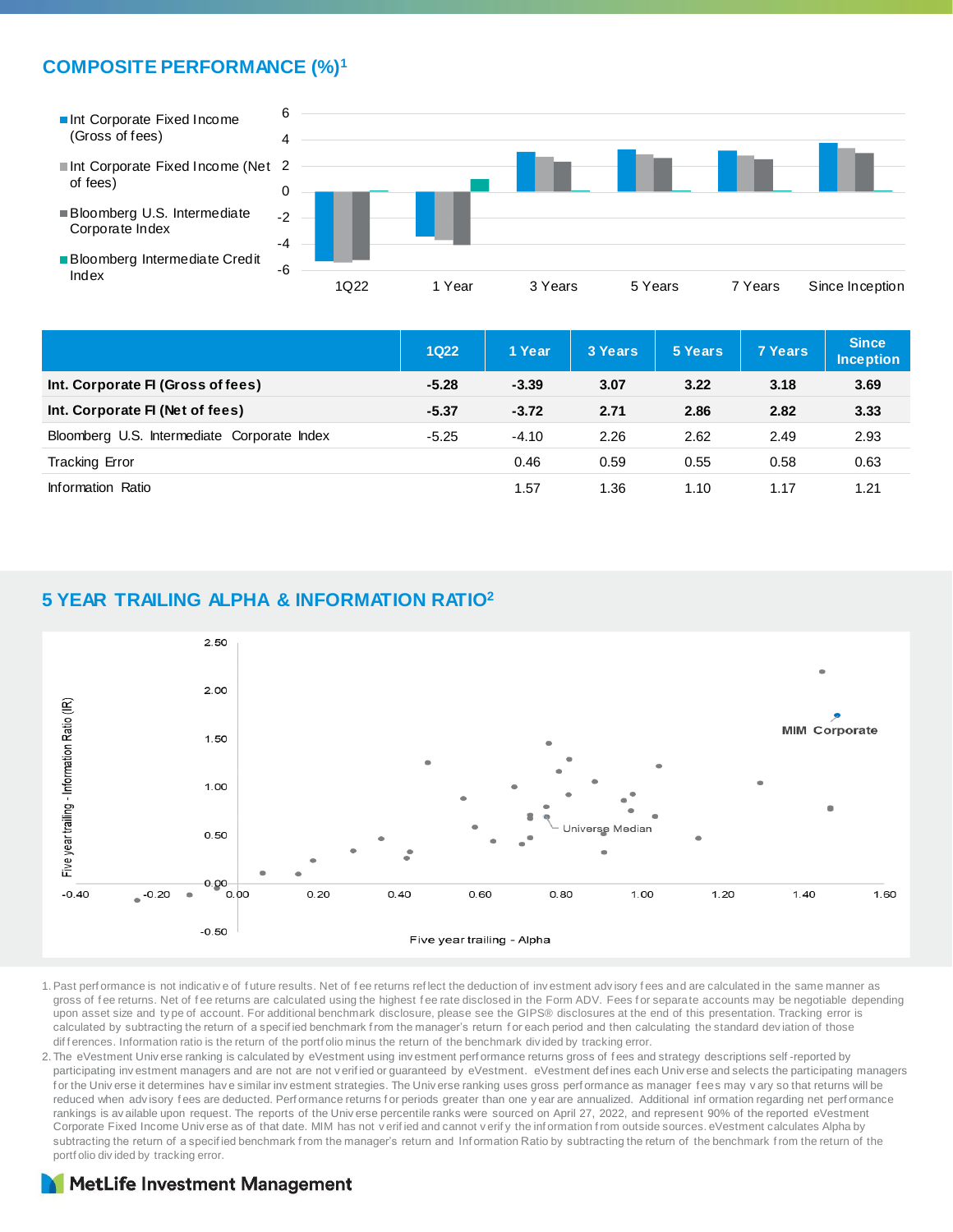## **QUARTERLY PERFORMANCE ATTRIBUTION**

- The portfolio slightly underperformed the benchmark during the quarter. Underperformance came from security selection w hile corporate curve positioning and sector allocation contributed.
- An allocation to US Treasuries w as additive as credit spreads w ere highly volatile.
- In Financials, security selection in Banking w as positive, w hile Finance Companies detracted. Security selection in Retail and Office REITs modestly detracted as did the Brokerage/Asset Managers/Exchanges sector. Life Insurance performed poorly during the quarter, hurting relative returns.
- In Basics, Emerging Market exposure contributed positively.
- In Capital Goods, security selection in Diversified Manufacturing w as negative as w as a lack of exposure to Construction Materials.
- In Communications, participation in new issuances w as additive in Media & Entertainment. In Cable & Satellite, legacy holdings modestly detracted on the back of new issuance in March.
- In Consumer Non-Cyclicals, security selection in Pharmaceuticals, Health Care and Tobacco w eighed on the sector. Tobacco performed poorly amid regulatory concerns.
- Although the Energy sector performed w ell as oil prices remained above \$100/barrel over the quarter, security selection w as a detractor as exposure to a Russia domiciled Energy name in Integrated Energy w eighed heavily on returns. Positive performance in Independent Energy, Midstream and Oil Field Services slightly offset this impact.
- Security selection in Technology w as negative in the quarter. M&A activity hurt performance, w hile participation in select new issuances partially offset.
- In Utilities, security selection w ithin Electric boosted relative returns.
- In High Yield Industrials, allocation to Communications, Consumer Non-Cyclicals and Consumer Cyclicals detracted w hile exposure to HY Energy w as additive. HY Financials exposure to Finance Companies dragged on relative returns.
- Exposure to Sovereigns/Quasis w as beneficial as the sector outperformed corporate credit during the quarter.

#### **STRATEGY**

Our risk remains at the low end of historical ranges. Market liquidity is poor but primary market activity is quite high. In fact, the first quarter w as the second highest first quarter of new issuance ever, and it is much easier to maneuver risk into portfolios via the primary market than reduce risk into the secondary market. Additionally, w e currently find interesting opportunities in both the short and long end of the maturity spectrum. Due to the extreme flattening of the yield curve, w e now find value in short-dated corporates that carry yields not seen in years. For example, the Bloomberg 1-5-year Credit Index currently yields 3.33%. This index averaged 0.96% for calendar year 2021. Short-dated corporates now have more than 3x the yield they had in the past year. Alternatively, out the curve, and due to the rapid rise in long term rates combined w ith low coupons of issuance the past few years, there are many securities trading at deep discount prices, in many cases in the \$70s and \$80s. The Bloomberg 10+ Year Corporate Index has declined in price by over \$29 since August 2020. We favor both high yielding, short duration bonds and low dollar, longer duration corporates as attractive in the current environment.

The views presented above are MIM's and are subject to change over time. There can be no assurance that the views expressed above will prove accurate and should not be relied upon as a reliable indicator of f uture ev ents.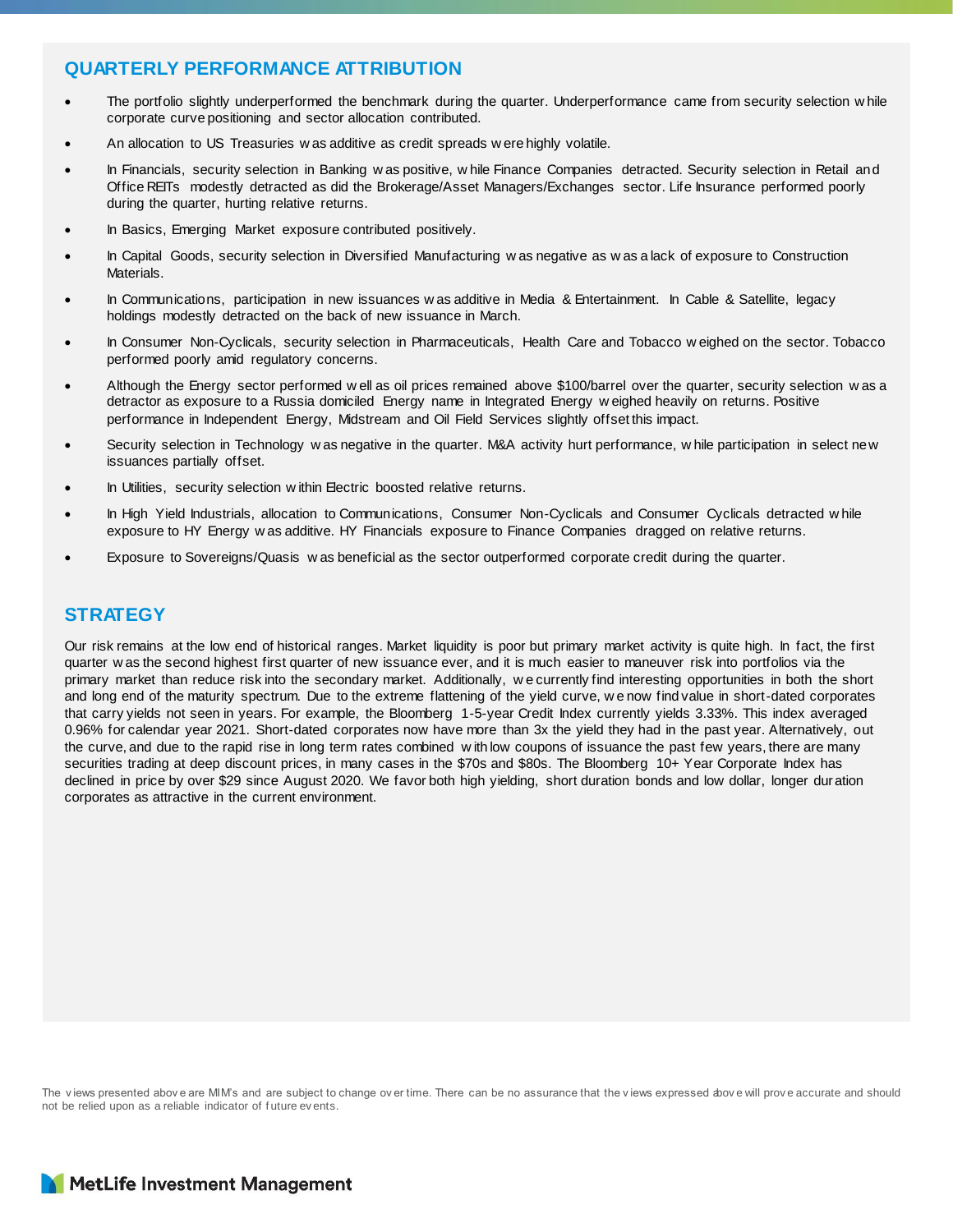## **STRATEGY CHARACTERISTICS <sup>1</sup>**

|                                                           |      | Yield To Maturity (%)   Effective Duration (years)   Average Credit Quality |             |  |
|-----------------------------------------------------------|------|-----------------------------------------------------------------------------|-------------|--|
| Intermediate Corporate Fixed Income Strategy <sup>1</sup> | 3.57 | 4.56                                                                        | $A3$ / BBB+ |  |
| Bloomberg U.S. Intermediate Corporate Index               | 3.30 | 4.42                                                                        | $A3/BBB+$   |  |

## **SECTOR POSITIONING<sup>1</sup>**

|                                    |                                                      | Market Value (%)                                                       | <b>Contribution to Duration (years)</b>              |                                                                        |  |  |
|------------------------------------|------------------------------------------------------|------------------------------------------------------------------------|------------------------------------------------------|------------------------------------------------------------------------|--|--|
|                                    | <b>Int Corporate Fixed</b><br><b>Income Strategy</b> | <b>Bloomberg U.S.</b><br><b>Corporate Intermediate</b><br>2% Cap Index | <b>Int Corporate Fixed</b><br><b>Income Strategy</b> | <b>Bloomberg U.S.</b><br><b>Corporate Intermediate</b><br>2% Cap Index |  |  |
| <b>Financials</b>                  | 35.7                                                 | 38.9                                                                   | 1.49                                                 | 1.64                                                                   |  |  |
| Banking                            | 21.4                                                 | 27.4                                                                   | 0.86                                                 | 1.09                                                                   |  |  |
| Brokerage/Asset Managers/Exchanges | 2.8                                                  | 1.7                                                                    | 0.12                                                 | 0.08                                                                   |  |  |
| <b>Finance Companies</b>           | 2.7                                                  | 2.0                                                                    | 0.09                                                 | 0.08                                                                   |  |  |
| Insurance                          | 5.3                                                  | 3.6                                                                    | 0.23                                                 | 0.17                                                                   |  |  |
| <b>REITS</b>                       | 3.0                                                  | 4.1                                                                    | 0.17                                                 | 0.21                                                                   |  |  |
| <b>Industrials</b>                 | 36.4                                                 | 55.0                                                                   | 1.86                                                 | 2.48                                                                   |  |  |
| <b>Basics Industries</b>           | 1.8                                                  | 2.2                                                                    | 0.07                                                 | 0.10                                                                   |  |  |
| Capital Goods                      | 2.7                                                  | 5.8                                                                    | 0.14                                                 | 0.26                                                                   |  |  |
| Communication                      | 6.0                                                  | 6.7                                                                    | 0.40                                                 | 0.35                                                                   |  |  |
| Consumer Cyclical                  | 3.7                                                  | 7.9                                                                    | 0.09                                                 | 0.34                                                                   |  |  |
| Consumer Non-Cy clical             | 8.0                                                  | 13.1                                                                   | 0.45                                                 | 0.61                                                                   |  |  |
| Energy                             | 9.1                                                  | 6.9                                                                    | 0.45                                                 | 0.29                                                                   |  |  |
| Technology                         | 4.3                                                  | 10.4                                                                   | 0.23                                                 | 0.46                                                                   |  |  |
| Transportation                     | 0.9                                                  | 1.7                                                                    | 0.04                                                 | 0.07                                                                   |  |  |
| <b>Other Industrials</b>           | 0.0                                                  | 0.1                                                                    | 0.00                                                 | 0.01                                                                   |  |  |
| <b>Utilities</b>                   | 4.2                                                  | 6.1                                                                    | 0.15                                                 | 0.30                                                                   |  |  |
| Electric                           | 4.2                                                  | 5.5                                                                    | 0.15                                                 | 0.27                                                                   |  |  |
| <b>Natural Gas</b>                 | 0.0                                                  | 0.5                                                                    | 0.00                                                 | 0.02                                                                   |  |  |
| <b>Government Related</b>          | $1.3$                                                | 0.0                                                                    | 0.04                                                 | 0.00                                                                   |  |  |
| Sov ereign/Quasi                   | $1.3$                                                | 0.0                                                                    | 0.04                                                 | 0.00                                                                   |  |  |
| <b>U.S. Treasuries</b>             | 13.6                                                 | 0.0                                                                    | 0.65                                                 | 0.00                                                                   |  |  |
| <b>High Yield</b>                  | 8.4                                                  | 0.1                                                                    | 0.24                                                 | 0.00                                                                   |  |  |
| <b>Structured Products</b>         | 0.4                                                  | 0.0                                                                    | 0.00                                                 | 0.00                                                                   |  |  |

## **CREDIT QUALITY DISTRIBUTION (%)<sup>1</sup>**



1. The characteristics display ed are for a representative account for this investment strategy. Actual account characteristics may differ. The benchmark data is that of the Bloomberg U.S. Intermediate Corporate Index and the Bloomberg Intermediate Credit Index. All data above is provided for illus trative purposes only. This data is supplemental to the information required in a GIPS® compliant document. Credit ratings reflect the index provider's credit quality methodology. Av erage quality excludes cash and securities that are not rated.

## MetLife Investment Management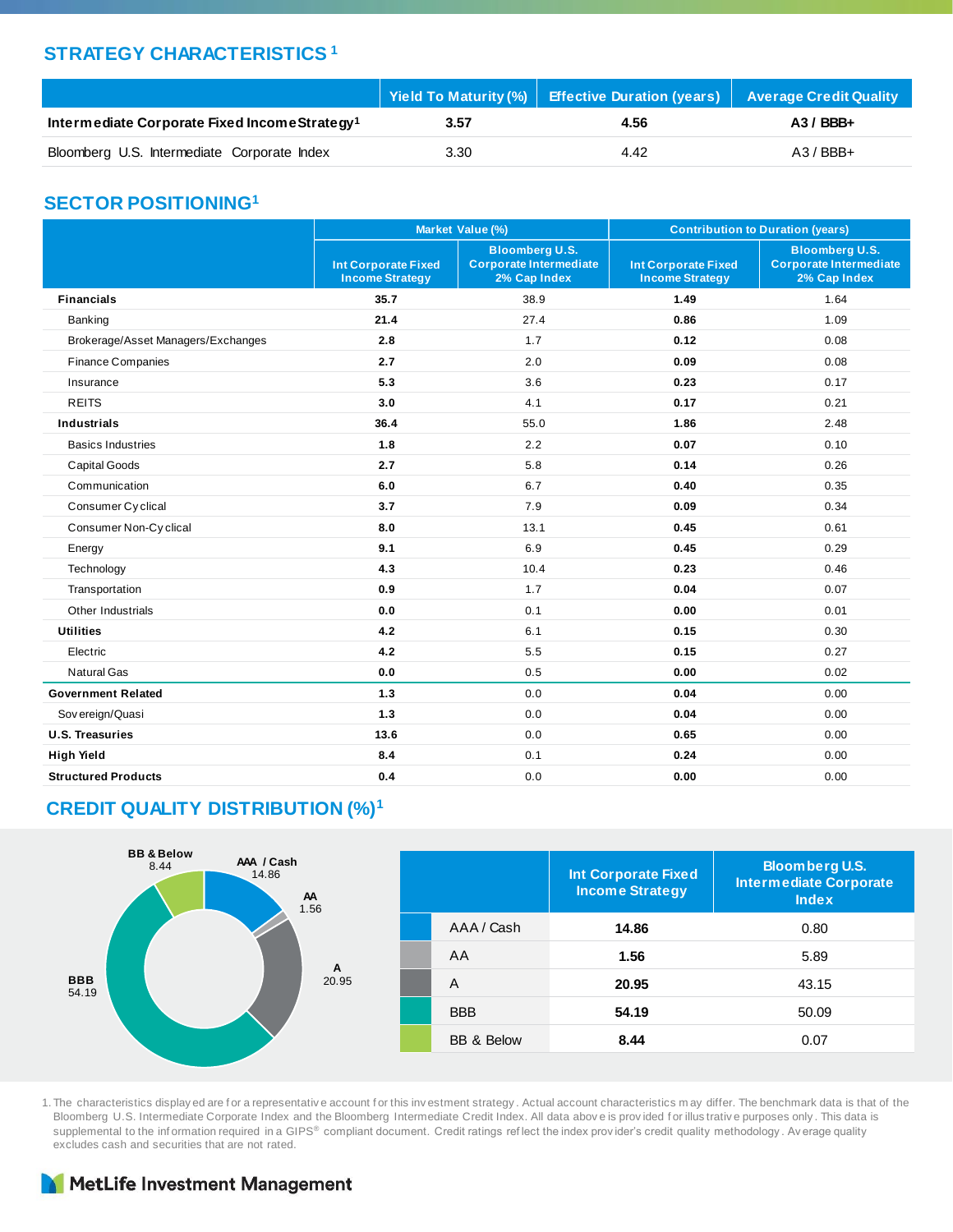### **COMPOSITE STATISTICS AND PERFORMANCE**

| Year                                        | Gross-of-<br>fee<br><b>Return</b> | Net-of-fee<br><b>Return</b> | Intermediate<br>Corporate<br><b>Benchmark</b><br>Return <sup>1</sup> | <b>Intermediate</b><br><b>Credit</b><br><b>Benchmark</b><br>Return <sup>1</sup> | <b>Number Of</b><br><b>Portfolios</b> | <b>Dispersion</b><br>Stdy <sup>2</sup> | <b>Composite</b><br>3 Yr Stdv3 | Intermediate<br><b>Corporate IG</b><br><b>Benchmark</b><br>3 Yr Stdv3 | <b>Intermediate</b><br>Corporate<br><b>Benchmark</b><br>3 Yr Stdv3 | <b>Composite</b><br><b>Assets</b> | <b>Total</b><br><b>Firm</b><br><b>Assets</b><br>(BB) <sup>4</sup> |
|---------------------------------------------|-----------------------------------|-----------------------------|----------------------------------------------------------------------|---------------------------------------------------------------------------------|---------------------------------------|----------------------------------------|--------------------------------|-----------------------------------------------------------------------|--------------------------------------------------------------------|-----------------------------------|-------------------------------------------------------------------|
| 7/1/2013<br>(Inception)<br>to<br>12/31/2013 | 2.87%                             | 2.67%                       | 1.93%                                                                | 1.73%                                                                           | $\leq 5$                              | N/A                                    | N/A                            | N/A                                                                   | N/A                                                                | \$130,447,424                     |                                                                   |
| 2014                                        | 5.19%                             | 4.83%                       | 4.35%                                                                | 4.16%                                                                           | $\leq 5$                              | N/A                                    | N/A                            | N/A                                                                   | N/A                                                                | \$827,964,831                     |                                                                   |
| 2015                                        | 0.77%                             | 0.42%                       | 1.08%                                                                | 0.90%                                                                           | $\leq 5$                              | N/A                                    | N/A                            | N/A                                                                   | N/A                                                                | \$776,443,268                     |                                                                   |
| 2016                                        | 5.95%                             | 5.58%                       | 4.04%                                                                | 3.68%                                                                           | $\leq 5$                              | N/A                                    | 2.72%                          | 2.59%                                                                 | 2.47%                                                              | \$780,490,021                     |                                                                   |
| 2017                                        | 4.63%                             | 4.26%                       | 3.92%                                                                | 3.67%                                                                           | $\leq 5$                              | N/A                                    | 2.48%                          | 2.41%                                                                 | 2.29%                                                              | \$652,559,028                     |                                                                   |
| 2018                                        | $-0.36%$                          | $-0.71%$                    | $-0.23%$                                                             | 0.01%                                                                           | $\leq 5$                              | N/A                                    | 2.42%                          | 2.27%                                                                 | 2.19%                                                              | \$649,260,065                     |                                                                   |
| 2019                                        | 11.04%                            | 10.66%                      | 10.14%                                                               | 9.52%                                                                           | $\leq 5$                              | N/A                                    | 2.29%                          | 2.26%                                                                 | 2.16%                                                              | \$563,467,297                     | \$600.0                                                           |
| 2020                                        | 8.24%                             | 7.87%                       | 7.47%                                                                | 7.08%                                                                           | $\leq 5$                              | N/A                                    | 5.07%                          | 4.77%                                                                 | 4.23%                                                              | \$553,280,886                     | \$659.6                                                           |
| 2021                                        | 0.17%                             | $-0.18%$                    | $-1.00%$                                                             | $-1.03%$                                                                        | $\leq 5$                              | N/A                                    | 5.07%                          | 4.81%                                                                 | 4.27%                                                              | \$893,899,301                     | \$669.0                                                           |
| YTD to<br>3/31/22                           | $-5.28%$                          | $-5.37%$                    | $-5.25%$                                                             | $-5.07%$                                                                        | $\leq 5$                              | N/A                                    | 5.41%                          | 5.16%                                                                 | 4.64%                                                              | \$1,257,791,454                   | N/A                                                               |

**Past performance is not indicative of future results.** The information presented is only available for institutional client use.

1. There are two performance benchmarks for the Intermediate Corporate Fixed Income composite: the Bloomberg U.S. Intermediate Corporate Investment Grade Index (Intermediate Corporate Index) and the Bloomberg U.S. Credit Intermediate Index (Intermediate Credit Index). The Intermediate Corporate Index is a broad based index that measures all publicly issued, fixed rate, nonconvertible, investment grade, corporate debt with less than 10 years to maturity. Issues have specific rating requirements and must be rated investment grade (Baa3/BBB- or higher) by two of Moody's, Fitch or S&P. The Intermediate Credit Index measures the performance of investment grade, US dollar-denominated, fixed-rate, taxable corporate and government-related debt with less than ten years to maturity. It is composed of a corporate and a non-corporate component that includes non-US agencies, sovereigns, supranationals and local authorities.

2. The dispersion of annual returns is measured by the standard deviation among asset-weighted portfolio returns represented in the composite for the full year. "N/A" is an indication that the information is not statistically meaningful due to an insufficient number of portfolios (five or fewer) in the composite for the entire year. Standard deviation is only presented for accounts managed for a full calendar year.

3. The three-year annualized standard deviation measures the variability of the composite and the benchmark returns over the preceding 36 month period. The standard deviation is not presented for 2000 through 2010 because it is not required for periods prior to 2011. It is also not presented for quarter-ends.

4. Prior to July 1, 2019, the investment team was part of a prior firm. Therefore, "Total Firm Assets (BB)" is left blank for year ends before the team joined MetLife Investment Management.

For purposes of the Global Investment Performance Standards ("GIPS") compliance, the "Firm" is defined as MetLife Investment Management ("MIM"). MIM is MetLife, Inc.'s institutional investment management business. The Firm is defined to include all accounts captured in MetLife's Assets Under Management. OnSeptember 15, 2017, MetLife, Inc. ("MetLife") acquired Logan Circle Partners ("LCP") and the Firm was redefined as of July 1, 2019 to include LCP in the MIM assets.

MetLife Investment Management claims compliance with the Global Investment Performance Standards (GIPS®) and has prepared and presented this report in compliance with the GIPS standards. MetLife Investment Management has been independently verified for the periods **January 1, 2011 through June 30, 2019**. The verification report(s) is/are available upon request. A firm that claims compliance with the GIPS standards must establish policies and procedures for complying with all the applicable requirements of the GIPS standards. Verification provides assurance on whether the firm's policies and procedures related to composite and pooled fund maintenance, as well as the calculation, presentation, and distribution of performance, have been designed in compliance with the GIPS standards and have been implemented on a firm-wide basis. Verification does not provide assurance on the accuracy of any specific performance report.

GIPS® is a registered trademark of CFA Institute. CFA Institute does not endorse or promote this organization, nor does it warrant the accuracy or quality of the content contained herein. The creation date of the Intermediate Fixed Income ("Intermediate") composite is April 13, 2015 and the inception date is July 1, 2013. Prior to July 1, 2019, the performance of the composite represents the performance that occurred while members of the management team were affiliated with a prior firm. The composite has been examined for the periods July 1, 2013 to June 30, 2019 while at another firm. The prior firm, LCP, was verified for the periods November 1, 2007 to June 30, 2019. The verification and performance examination reports are available upon request. The Intermediate Corporate strategy seeks to outperform the benchmark by investing in high quality fixed income securities across the government, corporate and structured markets, focusing on U.S. investment grade corporate debt. The Intermediate Corporate composite includes all fee paying portfolios managed on a discretionary basis according to the applicable composite strategy except as otherwise excluded herein. The Firm maintains a complete list and description of composites and a list of broad distribution pooled funds which are available upon request. Policies for valuing portfolios, calculating performance and preparing GIPS reports are available upon request.

There are two performance benchmarks for the Intermediate Corporate Fixed Income composite: the Bloomberg U.S. Intermediate Corporate Investment Grade Index (Intermediate Corporate Index) and the Bloomberg U.S. Credit Intermediate Index (Intermediate Credit Index). The Intermediate Corporate Index is a boad based index that measures all publicly issued, fixed rate, nonconvertible, investment grade, corporate debt with less than 10 years to maturity. Issues have specific rating requirements and must be rated investment grade (Baa3/BBB- or higher) by two of Moody's, Fitch or S&P. The Intermediate Credit Index measures the performance of investment grade, US dollar-denominated, fixed-rate, taxable corporate and government-related debt with less than ten years to maturity. It is composed of a corporate and a non-corporate component that includes non-US agencies, sovereigns, supranationals and local authorities.

Returns are based on fully discretionary accounts under management and may include terminated accounts. The dispersion of annual returns is measured by the standard deviation among asset-weighted portfolio returns represented within the composite for the full year. Dispersion is not calculated for composites with five or fewer accounts for the whole period.

Performance returns are presented gross and net of fees and include the reinvestment of all income and are calculated in U.S.dollars. Dividend income has been recorded net of all applicable foreign withholding taxes. Returns calculated gross of fees do not reflect the deduction of our investment management fees. hdividual client returns will be reduced by investment management fees and other expenses that the account may incur. Net returns have been calculated by reducing the monthly gross returns bya model fee equal to the highest stated ADV fee for the strategy. The investment management fee schedule for the Intermediate strategy is 0.35% on the first \$50 million, 0.30% on amounts from\$50 to \$150 million and 0.25% on amounts over \$150 million. Net returns have been calculated by reducing the monthly gross returns by the twelfth root of the highest stated ADV fee of 035%. Investment management fees are described in Part 2A of the Firm's Form ADV. Individual client returns will be reduced by investment management fees and other expenses that the account may incur. Fees have a compounding effect on cumulative results. Actual investment management fees incurred by clients may vary.

MetLife Investment Management